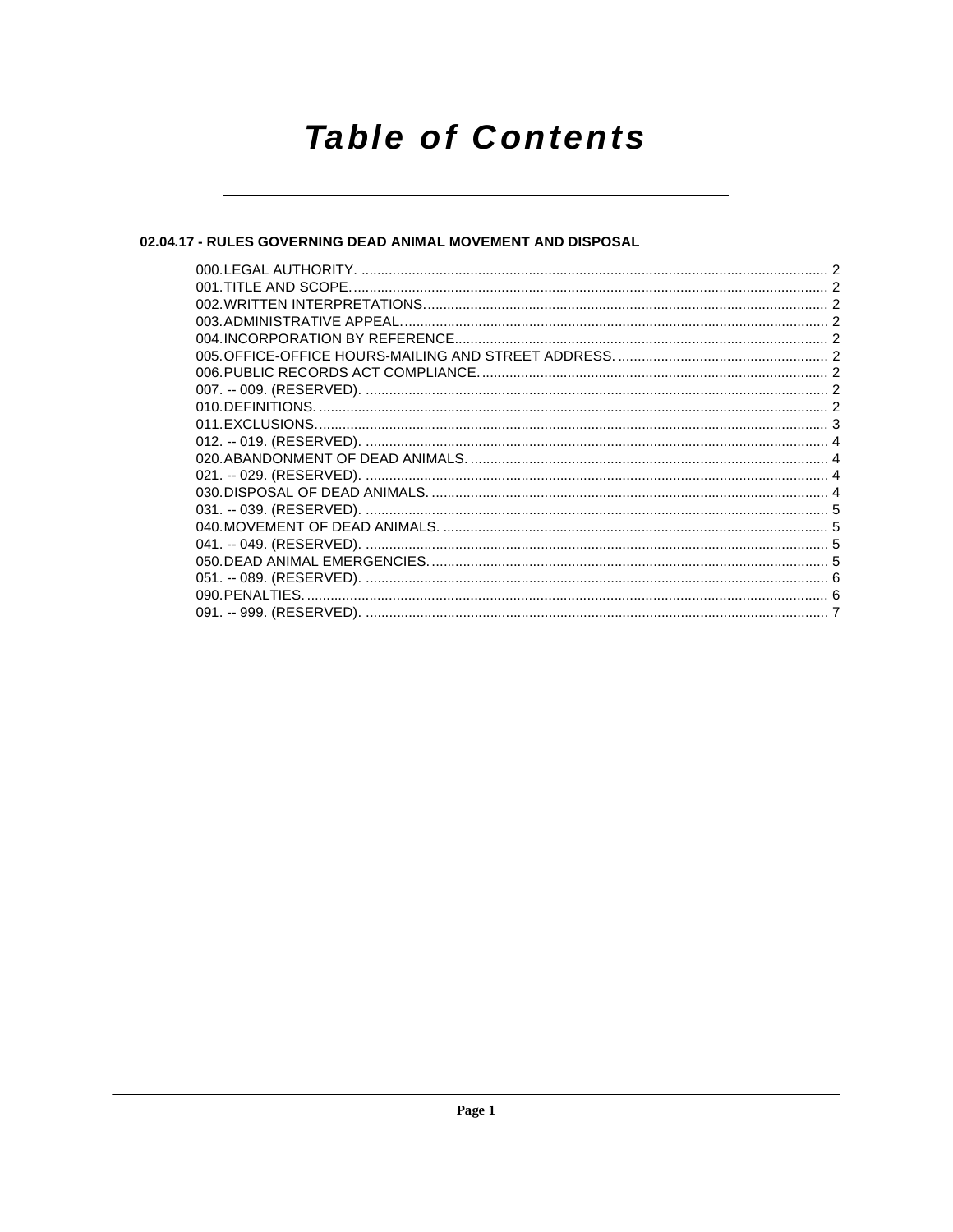#### **IDAPA 02 TITLE 04 Chapter 17**

### **02.04.17 - RULES GOVERNING DEAD ANIMAL MOVEMENT AND DISPOSAL**

#### <span id="page-1-1"></span><span id="page-1-0"></span>**000. LEGAL AUTHORITY.**

This chapter is adopted under the legal authority of Title 25, Chapter 2, Idaho Code.  $(6-1-01)$ T

#### <span id="page-1-2"></span>**001. TITLE AND SCOPE.**

**01. Title**. The title of this chapter is "Rules Governing Dead Animal Movement and Disposal".

**02. Scope**. These rules shall govern the management, movement and disposal of dead animals. The official citation of this chapter is IDAPA  $02.04.17.000$  et seq. For example, this section's citation is IDAPA  $02.04.17.001$ .  $(6-1-01)T$ 02.04.17.001.

### <span id="page-1-3"></span>**002. WRITTEN INTERPRETATIONS.**

There are no written interpretations of these rules. (6-1-01)T

#### <span id="page-1-4"></span>**003. ADMINISTRATIVE APPEAL.**

Hearing and appeal rights are set forth in Title 67, Chapter 52, Idaho Code. There is no provision for administrative appeal before the State Department of Agriculture under these rules.  $(6-1-01)$ T appeal before the State Department of Agriculture under these rules.

#### <span id="page-1-5"></span>**004. INCORPORATION BY REFERENCE.**

IDAPA 02.04.17 does not incorporate any material by reference. (6-1-01)T

#### <span id="page-1-6"></span>**005. OFFICE-OFFICE HOURS-MAILING AND STREET ADDRESS.**

**01. Physical Address**. The central office of the Idaho State Department of Agriculture is located at 1 Penitentiary Road, Boise, Idaho 83712. 2270 Old Penitentiary Road, Boise, Idaho 83712.

**02. Office Hours**. Office hours are 8 a.m. to 5 p.m., Mountain Time, Monday through Friday, except holidays designated by the state of Idaho. (6-1-01)T

**03. Mailing Address**. The mailing address for the central office is Idaho State Department of Agriculture, P.O. Box 790, Boise, Idaho 83701. (6-1-01)T

**04. Telephone Number**. The telephone number of the central office is (208) 332-8540. (6-1-01)T

**05. Fax Number**. The fax number of the central office is (208) 334-2170. (6-1-01)T

#### <span id="page-1-7"></span>**006. PUBLIC RECORDS ACT COMPLIANCE.**

These rules are public records and are available for inspection at the State Department of Agriculture and on the internet. Official copies may be obtained from the Department of Administration, Office of Administrative Rules.  $(6-1-01)T$ 

#### <span id="page-1-8"></span>**007. -- 009. (RESERVED).**

#### <span id="page-1-10"></span><span id="page-1-9"></span>**010. DEFINITIONS.**

**01. Abandon**. To forsake, desert or intentionally leave a dead animal without proper disposal as in these rules.  $(6-1-01)T$ provided in these rules.

**02.** Administrator. The administrator of the Idaho State Department of Agriculture, Division of industries. (6-1-01)T Animal Industries.

 $(6-1-01)T$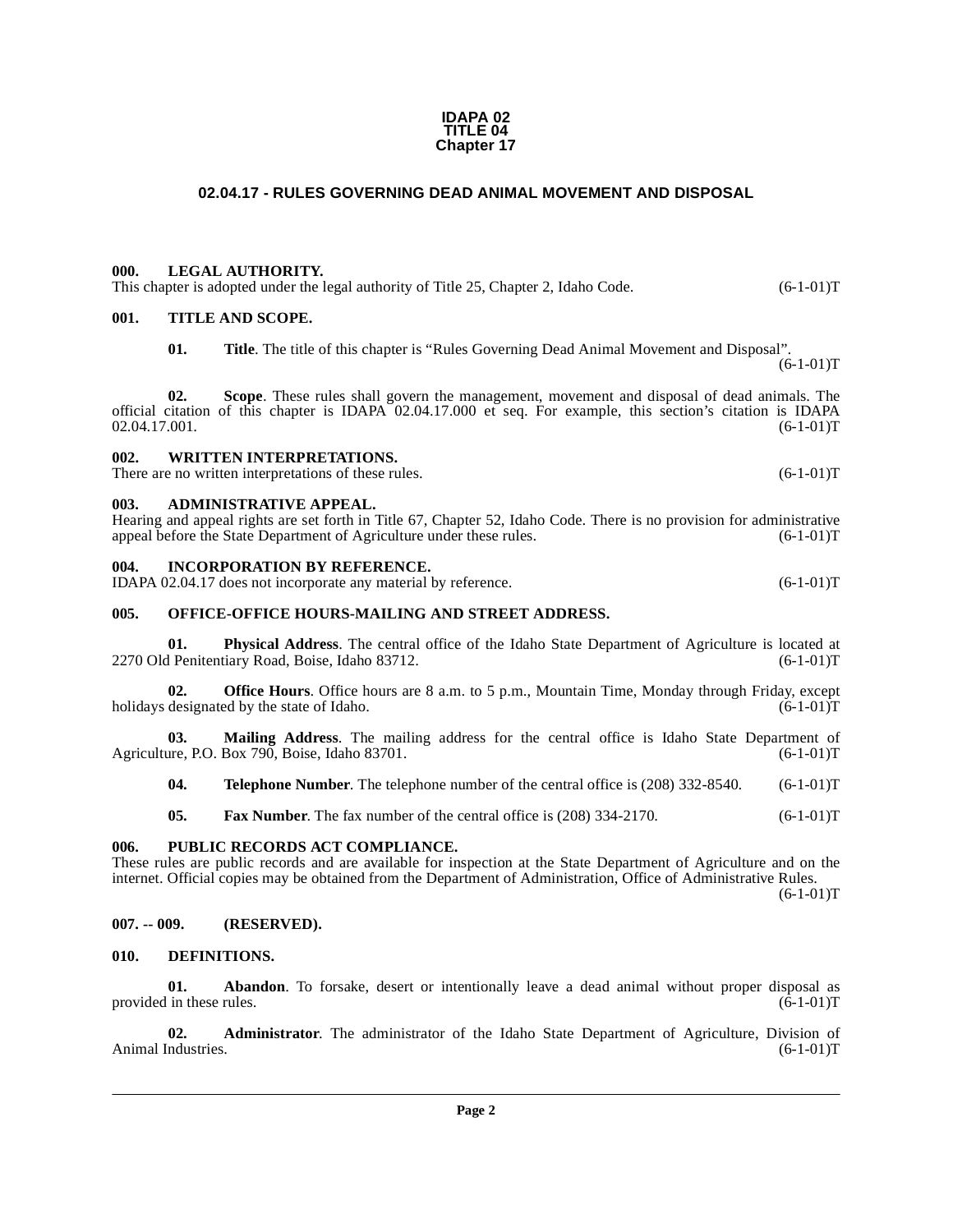<span id="page-2-9"></span><span id="page-2-8"></span><span id="page-2-7"></span><span id="page-2-6"></span><span id="page-2-5"></span><span id="page-2-4"></span><span id="page-2-3"></span><span id="page-2-2"></span><span id="page-2-1"></span><span id="page-2-0"></span>

| 03.                                                                                                                                                                                                                                                                                                                                                 | Air Curtain Incineration. A mechanical process of incineration by which super-heated air is<br>continuously circulated to enhance combustion.                    | $(6-1-01)T$ |  |  |
|-----------------------------------------------------------------------------------------------------------------------------------------------------------------------------------------------------------------------------------------------------------------------------------------------------------------------------------------------------|------------------------------------------------------------------------------------------------------------------------------------------------------------------|-------------|--|--|
| 04.                                                                                                                                                                                                                                                                                                                                                 | <b>Burial.</b> Interment of a dead animal below the natural surface of the ground.                                                                               | $(6-1-01)T$ |  |  |
| 05.                                                                                                                                                                                                                                                                                                                                                 | <b>Burning</b> . The act of consuming or destroying by fire with or without the use of an accelerant.                                                            | $(6-1-01)T$ |  |  |
| 06.                                                                                                                                                                                                                                                                                                                                                 | <b>Composting.</b> The biological decomposition of organic matter under controlled conditions.                                                                   | $(6-1-01)T$ |  |  |
| 07.                                                                                                                                                                                                                                                                                                                                                 | Dead Animals. Carcasses, parts of carcasses, or tissues from dead animals including domesticated<br>livestock, sheep, goats, poultry, pets, and commercial fish. | $(6-1-01)T$ |  |  |
| 08.                                                                                                                                                                                                                                                                                                                                                 | <b>Dead Animal Emergencies</b> . Those situations involving dead animals that may require extenuating<br>disposal measures as determined by the Administrator.   | $(6-1-01)T$ |  |  |
| 09.                                                                                                                                                                                                                                                                                                                                                 | <b>Decomposition</b> . The decay of dead animals under natural conditions.                                                                                       | $(6-1-01)T$ |  |  |
| 10.                                                                                                                                                                                                                                                                                                                                                 | <b>Digestion</b> . A process by which organic matter is hydrolyzed.                                                                                              | $(6-1-01)T$ |  |  |
| 11.                                                                                                                                                                                                                                                                                                                                                 | Director. The director of the Idaho State Department of Agriculture.                                                                                             | $(6-1-01)T$ |  |  |
| 12.                                                                                                                                                                                                                                                                                                                                                 | <b>Disposal.</b> The management of a dead animal.                                                                                                                | $(6-1-01)T$ |  |  |
| 13.                                                                                                                                                                                                                                                                                                                                                 | Domesticated Livestock. Bovidae, suidae, equidae, captive cervidae, captive antilocapridae,<br>camelidae, ratitidae, gallinaceous birds and captive waterfowl.   | $(6-1-01)T$ |  |  |
| 14.                                                                                                                                                                                                                                                                                                                                                 | Incineration. The controlled and monitored combustion of dead animals for the purposes of<br>volume reduction and pathogen control.                              | $(6-1-01)T$ |  |  |
| 15.<br>Person. Any individual association, partnership, firm, joint stock company, joint venture, trust,<br>estate, political subdivision, public or private corporation, state or federal government department, agency or<br>instrumentality, or any legal entity, which is recognized by law as the subject of rights and duties.<br>$(6-1-01)T$ |                                                                                                                                                                  |             |  |  |
| 16.<br>companions.                                                                                                                                                                                                                                                                                                                                  | Pets. Cats, dogs, and other non-human species of animals that are typically kept as household                                                                    | $(6-1-01)T$ |  |  |
| 17.                                                                                                                                                                                                                                                                                                                                                 | <b>Rendering.</b> The process or business of recycling dead animals and animal by-products. (6-1-01)T                                                            |             |  |  |
| 18.<br>Environmental Quality.                                                                                                                                                                                                                                                                                                                       | Sanitary Landfill. A solid waste disposal site permitted or approved by the Idaho Department of                                                                  | $(6-1-01)T$ |  |  |
| 011.<br><b>EXCLUSIONS.</b><br>The following establishments and animals shall be excluded from the provisions of these rules.<br>$(6-1-01)T$                                                                                                                                                                                                         |                                                                                                                                                                  |             |  |  |
| 01.                                                                                                                                                                                                                                                                                                                                                 | Slaughter Establishments. Establishments that slaughter livestock for human consumption.                                                                         | $(6-1-01)T$ |  |  |
| 02.                                                                                                                                                                                                                                                                                                                                                 | Free-Ranging Wildlife. Non-captive wildlife or wild fish.                                                                                                        | $(6-1-01)T$ |  |  |
| 03.                                                                                                                                                                                                                                                                                                                                                 | House Pets. House pets less than one hundred (100) pounds in weight.                                                                                             | $(6-1-01)T$ |  |  |
| 04.                                                                                                                                                                                                                                                                                                                                                 | Pets Buried In A Licensed Pet Cemetery. Pets of any weight buried in a licensed pet cemetery.                                                                    | $(6-1-01)T$ |  |  |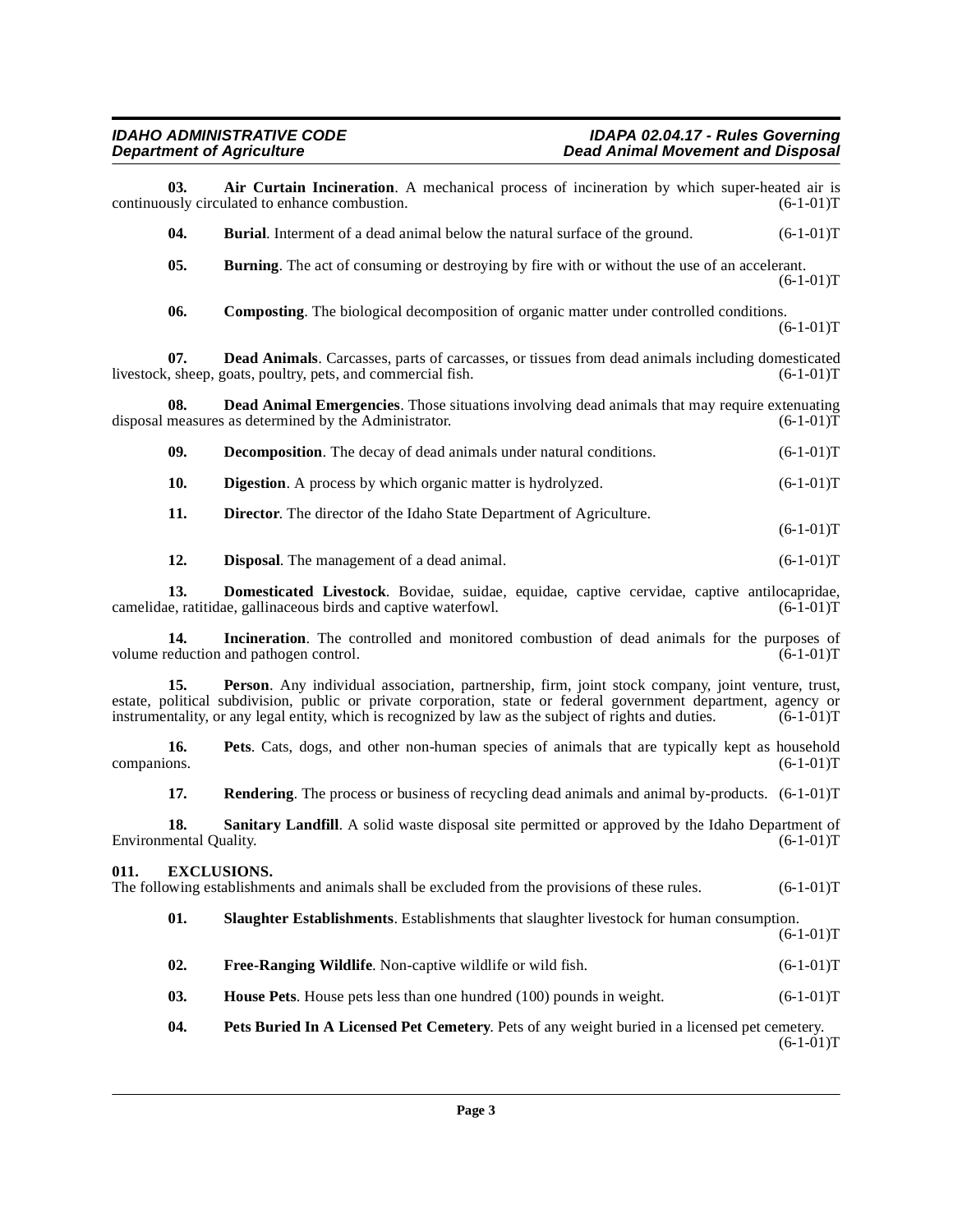### <span id="page-3-0"></span>**012. -- 019. (RESERVED).**

#### <span id="page-3-4"></span><span id="page-3-1"></span>**020. ABANDONMENT OF DEAD ANIMALS.**

No person who owns or is caring for an animal that has died shall abandon the dead animal. Animals that are being disposed of by decomposition in accordance with these rules shall not be considered abandoned.  $(6-1-01)\bar{T}$ 

#### <span id="page-3-2"></span>**021. -- 029. (RESERVED).**

#### <span id="page-3-10"></span><span id="page-3-3"></span>**030. DISPOSAL OF DEAD ANIMALS.**

Dead animals shall be disposed of within seventy-two (72) hours after knowledge of the death of the animal or as provided by the Administrator. No person shall dispose of a dead animal on the land of another without the permission of the property owner. Disposal shall be by one (1) of the following methods: (6-1-01)T permission of the property owner. Disposal shall be by one  $(1)$  of the following methods:

<span id="page-3-7"></span>**01. Dead Animals On Federally Managed Land**. Animals that die on federally managed rangeland from causes other than significant infectious or contagious disease or agents shall be disposed of as provided by the rules and regulations of the responsible land management agency.  $(6-1-01)T$ rules and regulations of the responsible land management agency.

<span id="page-3-9"></span>**02. Disposal Methods Determined By The Administrator**. The Administrator may determine the appropriate method of disposal for animals that die of significant infectious or contagious diseases or agents.

 $(6-1-01)T$ 

<span id="page-3-11"></span>**03. Rendering**. If a licensed and approved rendering facility accepts the dead animal, rendering is an imethod of disposal.  $(6-1-01)T$ approved method of disposal.

a. When carcasses are held for pickup, the site shall be screened from public view, in a dry area and water runoff or drainage area. (6-1-01) not in a water runoff or drainage area.

<span id="page-3-5"></span>b. Run-off from the holding area must be contained. (6-1-01)T

**04. Burial**. Dead animals shall be buried to such a depth that no part of the dead animal shall be nearer than three (3) feet to the natural surface of the ground. Every part of the dead animal shall be covered with at least three (3) feet of earth. The location of a burial site shall be:  $(6-1-01)$ three  $(3)$  feet of earth. The location of a burial site shall be:

a. At least three hundred (300) feet from any wells, surface water intake structures, public or private water supply lakes or springs.  $(6-1-01)$ T drinking water supply lakes or springs.

|  | At least three hundred (300) feet from any existing residences. | $(6-1-01)T$ |
|--|-----------------------------------------------------------------|-------------|
|--|-----------------------------------------------------------------|-------------|

c. At least fifty (50) feet from property lines. (6-1-01)T

d. At least one hundred (100) feet from public roadways. (6-1-01)T

e. At least two hundred (200) feet from any body of surface water such as a river, stream, lake, pond, ent stream, or sinkhole. (6-1-01)T intermittent stream, or sinkhole.

f. Burial sites shall not be located in low-lying areas subject to flooding, or in areas with a high water table where the seasonal high water level may contact the burial pit.  $(6-1-01)T$ 

**05. Disposal In An Approved Sanitary Landfill**. Arrangements shall be made with a city, county, regional, or private landfill official in order to dispose of a dead animal in a city, county, regional, or private landfill.

 $(6-1-01)T$ 

<span id="page-3-8"></span><span id="page-3-6"></span>**06. Composting**. (6-1-01)T

a. Composting of dead animals shall be accomplished in a manner approved by the Administrator.  $(6-1-01)T$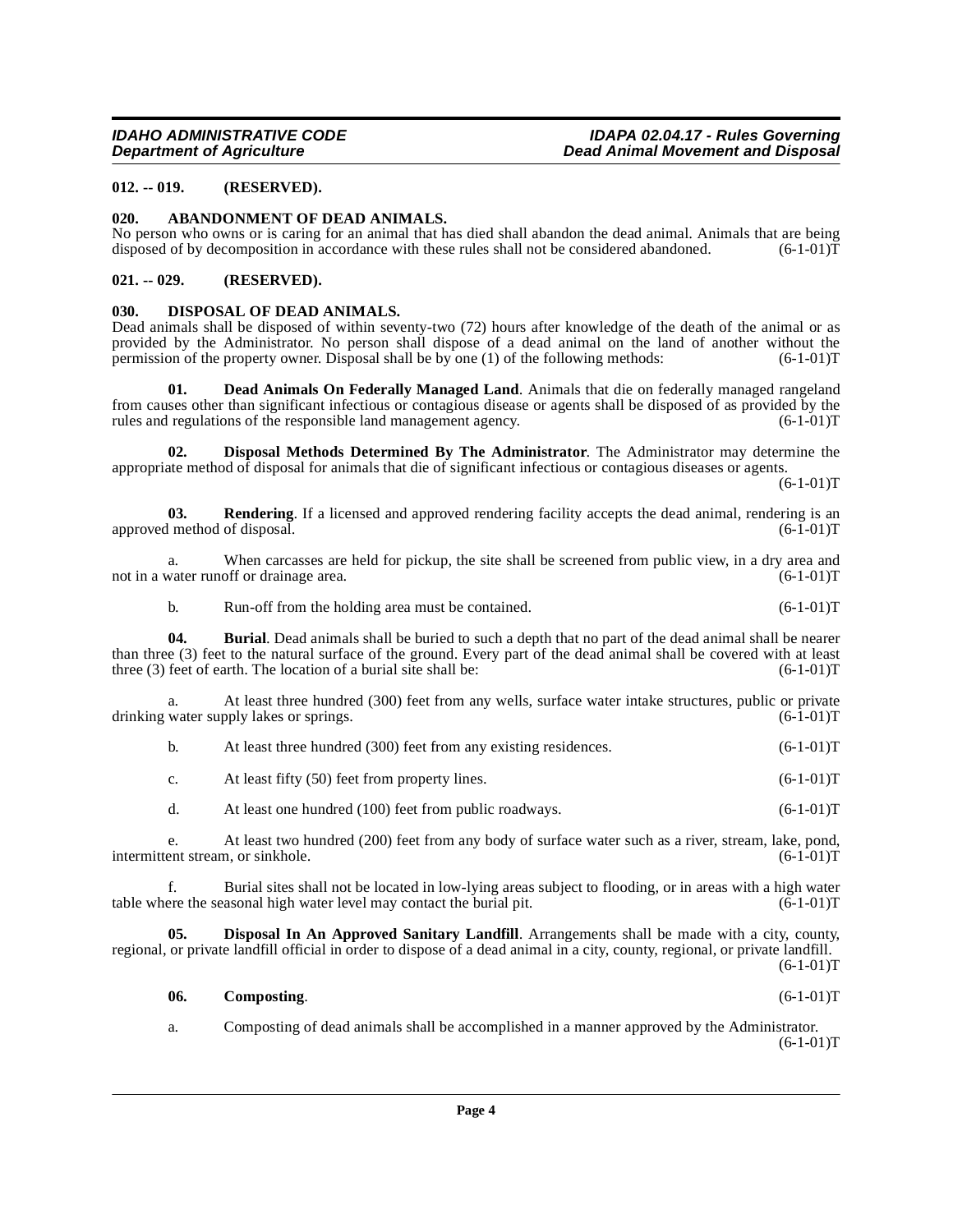b. No composters that have been approved by other agencies shall begin composting dead animals he approval of the Administrator.  $(6-1-01)T$ without the approval of the Administrator.

**07. Digestion**. Digestion of dead animals shall be accomplished in a properly designed and sized dead animal digester approved by the Administrator. (6-1-01)T

#### <span id="page-4-9"></span>**08. Incineration**. (6-1-01)T

a. Incineration of dead animals shall be accomplished in an approved incineration facility, or by a mobile air curtain incinerator at a site approved by the Administrator. (6-1-01)T

<span id="page-4-7"></span><span id="page-4-4"></span>b. The incineration shall be thorough and complete, reducing the carcass to mineral residue.

 $(6-1-01)T$ 

**09. Burning**. Open burning of dead animals is not allowed, except as authorized by the Administrator, nation with the Department of Environmental Quality.  $(6-1-01)T$ in coordination with the Department of Environmental Quality.

**10. Decomposition**. Animals that die on private or state rangeland from causes other than significant infectious or contagious diseases or agents may be left to decompose naturally provided that: (6-1-01)T

a. They are at least one thousand three hundred twenty (1320) feet from any wells, streams, surface ake structures, public or private drinking water supply lakes, springs or sinkholes.  $(6-1-01)$ T water intake structures, public or private drinking water supply lakes, springs or sinkholes.

b. At least one thousand three hundred twenty (1320) feet from any public roadways. (6-1-01)T

c. At least one thousand three hundred twenty (1320) feet from any residence not owned by the owner ad animal.  $(6-1-01)T$ of the dead animal.

**11.** Allowance For Variances By The Administrator. The Administrator may grant variances to the ents of Section 030 on a case-by-case basis. (6-1-01) requirements of Section 030 on a case-by-case basis.

#### <span id="page-4-0"></span>**031. -- 039. (RESERVED).**

#### <span id="page-4-10"></span><span id="page-4-1"></span>**040. MOVEMENT OF DEAD ANIMALS.**

No dead animals shall be loaded into the same vehicle with live animals. (6-1-01)T

<span id="page-4-12"></span>**01. Vehicles Used For Transporting Dead Animals**. Vehicles used for transporting dead animals shall be constructed and maintained, or be prepared prior to receiving dead animals into the vehicle, so as not to drip or seep during transport.  $(6-1-01)T$ seep during transport.

**02. Dead Animals Concealed From View**. Dead animals shall be concealed from public view during ation. (6-1-01) transportation.

<span id="page-4-11"></span><span id="page-4-8"></span><span id="page-4-6"></span>**03. Direct To Destination**. Vehicles hauling dead animals shall travel to their destination directly.  $(6-1-01)T$ 

**04. Disinfection**. Vehicles that have hauled dead animals off an owner's property shall not be used to haul live animals, feeds or similar commodities to the property of another person until they have been thoroughly cleaned and disinfected. (6-1-01)T cleaned and disinfected.

**05. Transport Of Dead Animals**. No person shall transport a dead animal across or through the property of another person without the landowner's permission. (6-1-01)T

#### <span id="page-4-2"></span>**041. -- 049. (RESERVED).**

#### <span id="page-4-5"></span><span id="page-4-3"></span>**050. DEAD ANIMAL EMERGENCIES.**

Dead animal emergencies are those situations involving dead animals that have been determined by the Administrator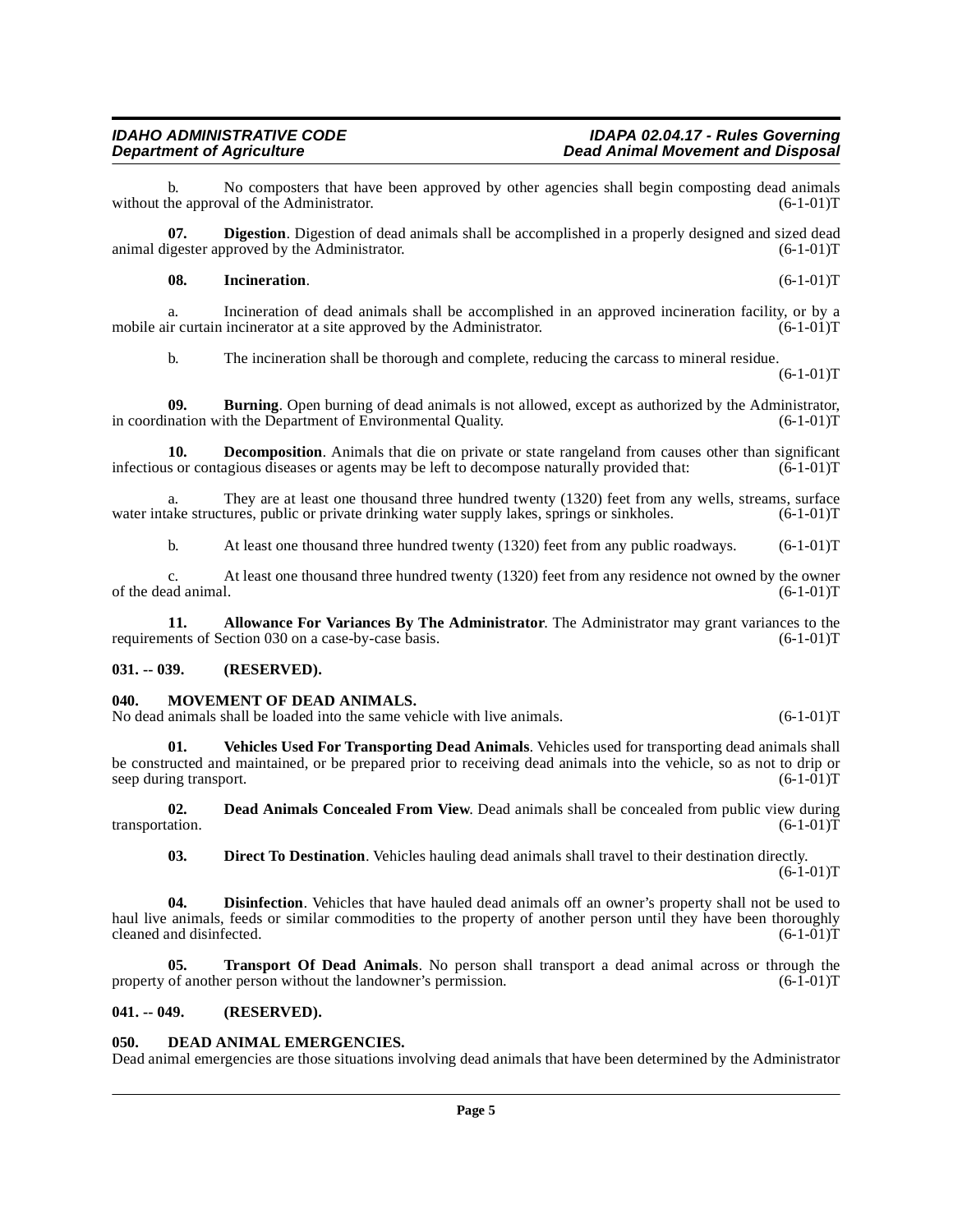#### **IDAHO ADMINISTRATIVE CODE IDAPA 02.04.17 - Rules Governing Dead Animal Movement and Disposal**

to require extraordinary disposal measures. (6-1-01)T

<span id="page-5-5"></span>**01.** Situations Requiring Extraordinary Disposal Measures. Include, but are not limited to, the following:  $(6-1-01)T$ following: (6-1-01)T

a. Situations where one (1) or more animals may die of an infectious or contagious disease or agent pose a significant threat to humans or animals; (6-1-01) that may pose a significant threat to humans or animals;

b. Situations wherein the number of dead animals is large enough to require extraordinary disposal measures.  $(6-1-01)T$ 

**02. Administrator To Determine Disposal Methods**. The Administrator may employ exceptional or extraordinary methods of dead animal disposal as necessary to protect the health and welfare of the human and animal populations of the state of Idaho. Such methods may include, but shall not be limited to: (6-1-01)T

| AQ A | 'DFCFDVFD)                |             |
|------|---------------------------|-------------|
| g.   | Natural decomposition.    | $(6-1-01)T$ |
| f.   | Mass burial; or           | $(6-1-01)T$ |
| e.   | Air curtain incineration; | $(6-1-01)T$ |
| d.   | Pyre burning;             | $(6-1-01)T$ |
| c.   | Burning with accelerants; | $(6-1-01)T$ |
| b.   | Pit burning;              | $(6-1-01)T$ |
| a.   | Open burning;             | $(6-1-01)T$ |

## <span id="page-5-0"></span>**051. -- 089. (RESERVED).**

<span id="page-5-4"></span><span id="page-5-1"></span>**090. PENALTIES.** 

Pursuant to 25-237, Idaho Code. (6-1-01)T

<span id="page-5-2"></span>**01. Civil Penalty**. Any person violating any of the provisions of these rules may be assessed a civil penalty by the department or its agent of not more than five thousand dollars (\$5,000) for each offense. Persons against whom civil penalties are assessed are liable for reasonable attorney's fees. (6-1-01) against whom civil penalties are assessed are liable for reasonable attorney's fees.

a. Civil penalties may be assessed in conjunction with any other department administrative action. Civil penalties may not be assessed unless the person charged has been given notice and opportunity for a hearing pursuant to the Idaho administrative procedure act, Chapter 52, Title 67, Idaho Code. If the department is unable to collect an assessed civil penalty or if any person fails to pay all or a set portion of a civil penalty as determined by the department, the department may recover such amount by action in the appropriate district court. (6-1-01)T

b. Any person against whom the department has assessed a civil penalty under these rules may, within twenty-eight (28) days of the final agency action making the assessment, seek judicial review of the assessment in accordance with the provisions of Chapter 52, Title 67, Idaho Code. (6-1-01)T

c. Moneys collected for violations of these rules shall be deposited in the state treasury and credited to stock Disease Control and T.B. Indemnity Fund. (6-1-01) the Livestock Disease Control and T.B. Indemnity Fund.

If the Director determines that a person has not complied with these rules, the director shall identify appropriate corrective actions. The Director may develop a formal compliance schedule to correct deficiencies caused by noncompliance. The Director may, through a formal compliance schedule, allow all or part of the value of the assessed civil penalties to apply toward correction of the deficiencies.  $(6-1-01)$ assessed civil penalties to apply toward correction of the deficiencies.

<span id="page-5-3"></span>**02. Criminal Penalty**. Any person violating any of the provisions of these rules shall be guilty of a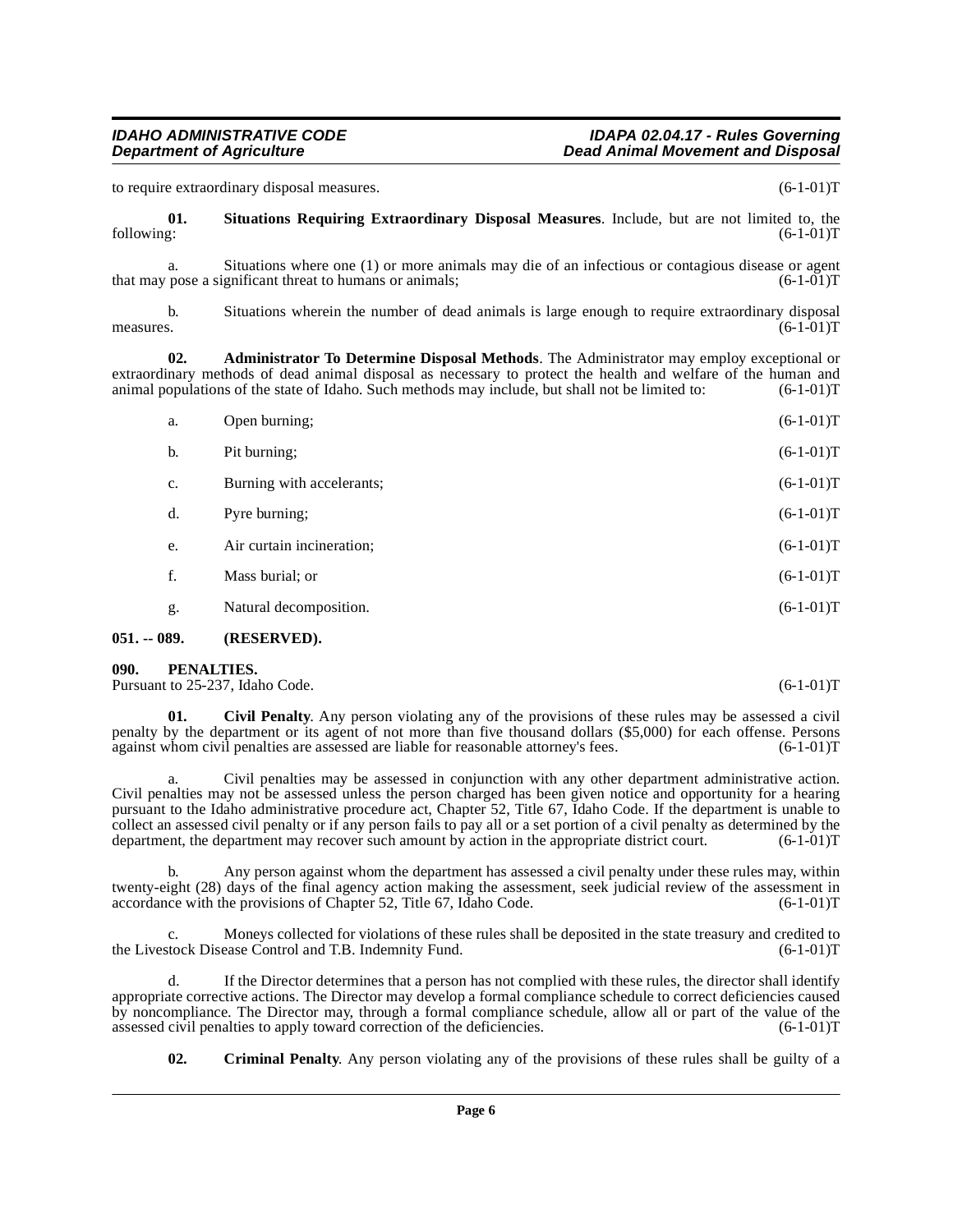#### **IDAHO ADMINISTRATIVE CODE IDAPA 02.04.17 - Rules Governing Department of Agriculture Dead Animal Movement and Disposal**

misdemeanor. Upon conviction, violators are subject to a fine of not less than one hundred dollars (\$100) and not more than five thousand dollars (\$5,000) for each offense, or by imprisonment in the county jail not exceeding six (6) months.  $(6-1-01)T$ months.  $(6-1-01)T$ 

**03. Minor Violations**. Nothing in this section requires the Director to report minor violations for prosecution when he believes that the public interest will be best served by suitable warnings or other administrative action.  $(6-1-01)T$ action.  $(6-1-01)T$ 

<span id="page-6-0"></span>**091. -- 999. (RESERVED).**